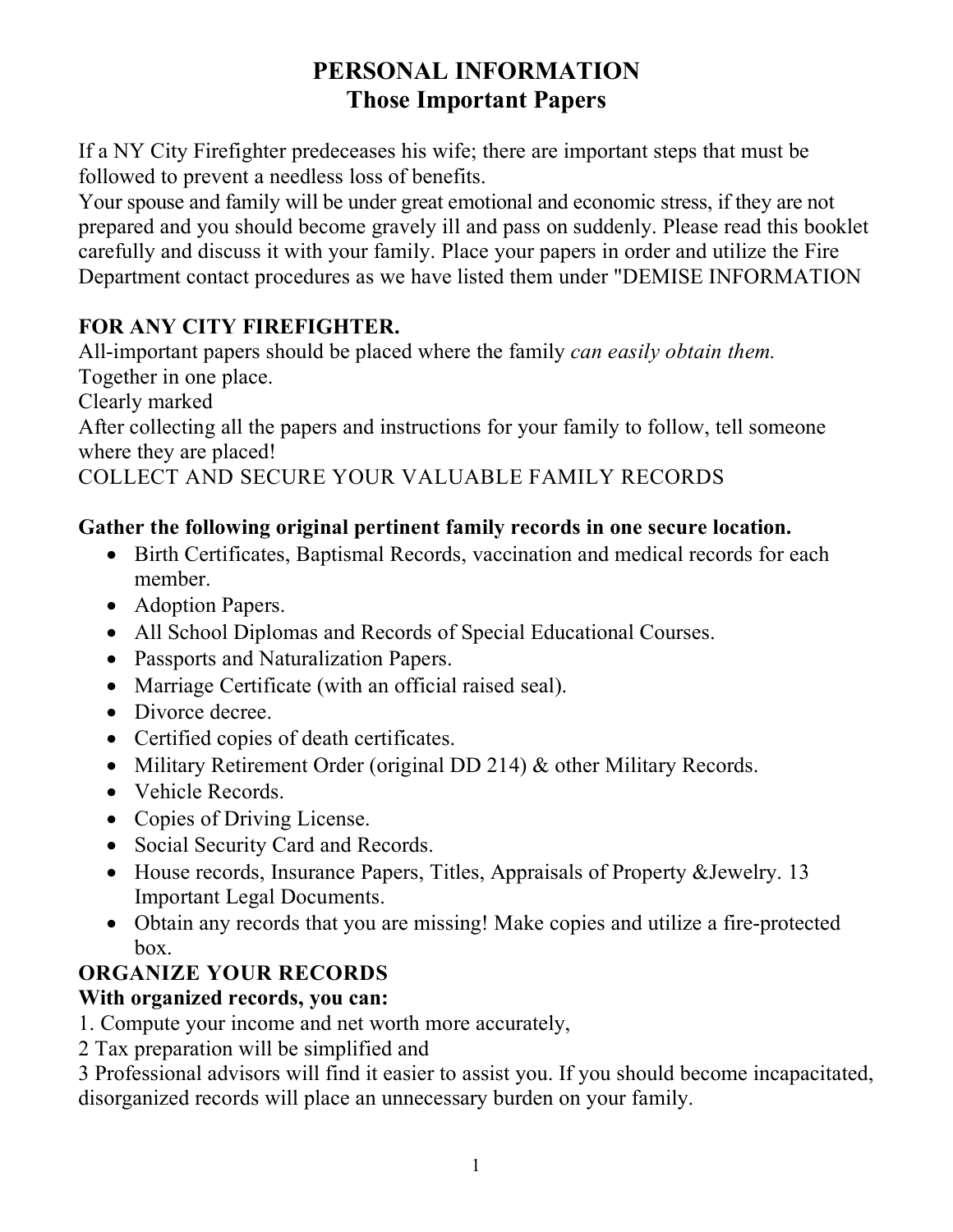## **PERSONAL INFORMATION DATA FORM**

| Have you ever been known by any other name? Yes (10). No (20)                                         |  |  |                                  |  |  |
|-------------------------------------------------------------------------------------------------------|--|--|----------------------------------|--|--|
|                                                                                                       |  |  |                                  |  |  |
|                                                                                                       |  |  |                                  |  |  |
|                                                                                                       |  |  |                                  |  |  |
| Type of Retirement: Check box that applies                                                            |  |  |                                  |  |  |
| Service ( ), Service connected disability ( ), Non-Service disability ( )                             |  |  |                                  |  |  |
| Units Served Under:                                                                                   |  |  |                                  |  |  |
|                                                                                                       |  |  |                                  |  |  |
| Active Duty Dates                                                                                     |  |  |                                  |  |  |
|                                                                                                       |  |  |                                  |  |  |
| Parents' names:                                                                                       |  |  | Father Date of Birth / / / Place |  |  |
|                                                                                                       |  |  |                                  |  |  |
|                                                                                                       |  |  |                                  |  |  |
|                                                                                                       |  |  |                                  |  |  |
| Children (Full name, place, date of birth, and Soc. Sec.#. If living apart, list address and phone#.) |  |  |                                  |  |  |
| For minors indicate name of guardian. (Also list adopted children, if any.)                           |  |  |                                  |  |  |
| A lawyer or trusted friend who may be contacted in regard to my personal or business affairs.         |  |  |                                  |  |  |
|                                                                                                       |  |  |                                  |  |  |
|                                                                                                       |  |  |                                  |  |  |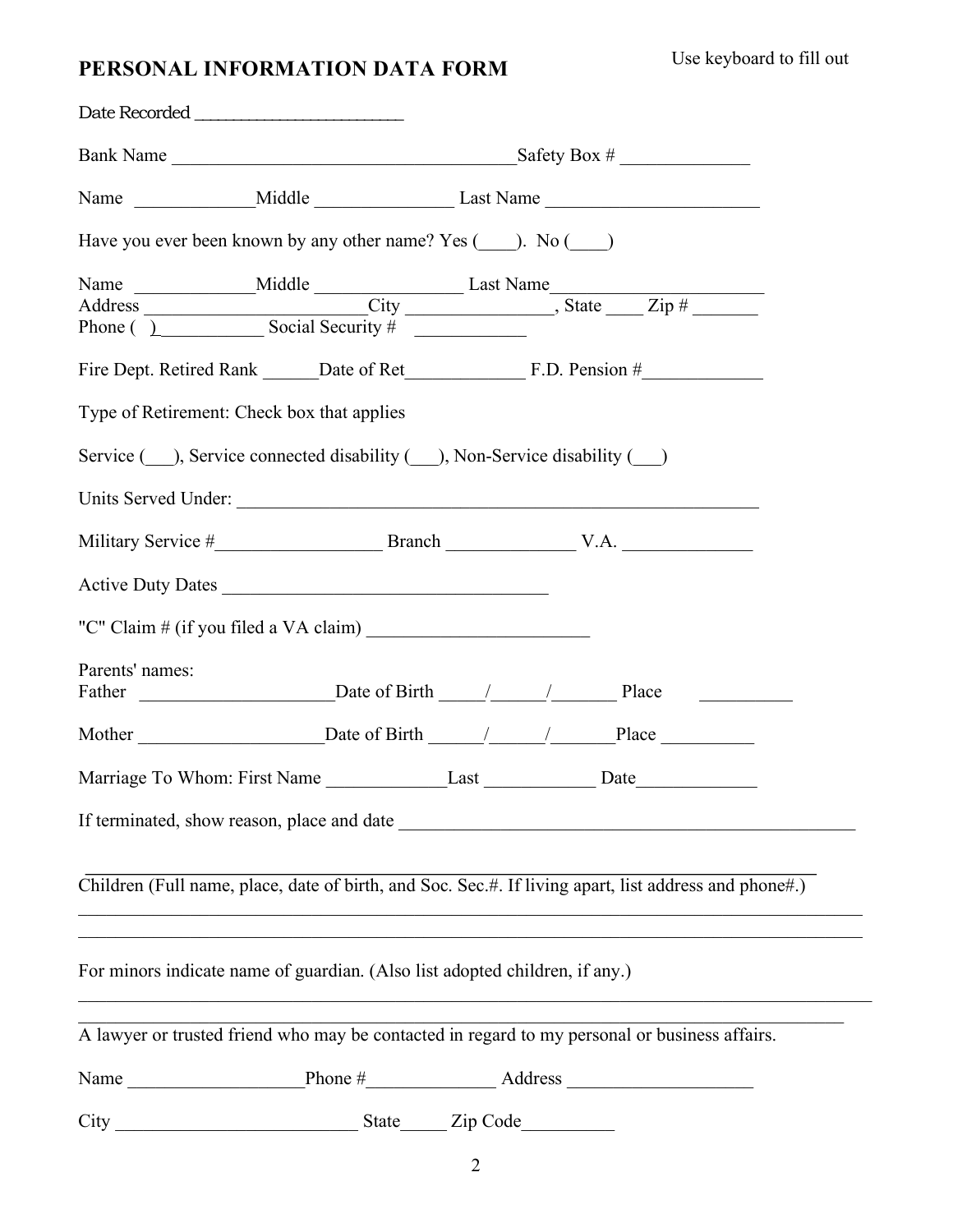# **Changing Health Plans**

Retirees may transfer Health Plans or add an Optional Rider during the even-numbered year Transfer Periods. The transfer period is October of even numbered years and is effective January 1st

Additionally, retirees who have been retired for at least one year can take advantage of a once-in-a-lifetime provision to transfer or add an optional rider at any time. Once-in-alifetime transfers become effective on the first of the month following the date that the Health Benefits Application is processed.

If you permanently move outside of your plan's service area, you may transfer within 31 days to another plan without waiting for the next Transfer Period. Also, if you move into the service area of a plan, you may transfer within 31 days to that plan. Forward a Health Benefits Application to the NYC Health Benefit Program. Form with instructions can be downloaded from their web site Application Form

# **You or Your Spouse Becomes Eligible for Medicare**

When you or your spouse becomes eligible for Medicare, Medicare provides your first level of benefits. The NYC Health Benefits program is your secondary coverage. The Health Benefits Program supplements Medicare but does not duplicate benefits. You must join Medicare Pad A & B as soon as you are eligible. If you do not join you will lose whatever benefits Medicare would have provided. Contact Social Security 3 months prior to tuning 65.

You must notify the NYC Health Benefits Program in writing (Application Form Section D or E) immediately upon 'receipt of your or your dependent's Medicare card. Include spouse, retirement date, pension number and pension system, name of health plan, and name of union welfare fund.

The Health Benefits Program will notify your health plan that you are enrolled in Medicare so that your benefits can be adjusted.

Once the Health Benefits Program is notified that Medicare covers you, will automatically receive the annual Medicare Pad B premium reimbursement.

You should also notify your union of Medicare eligibility. Additional information may be obtained on the NYC Health Benefits Web Site. Medicare Information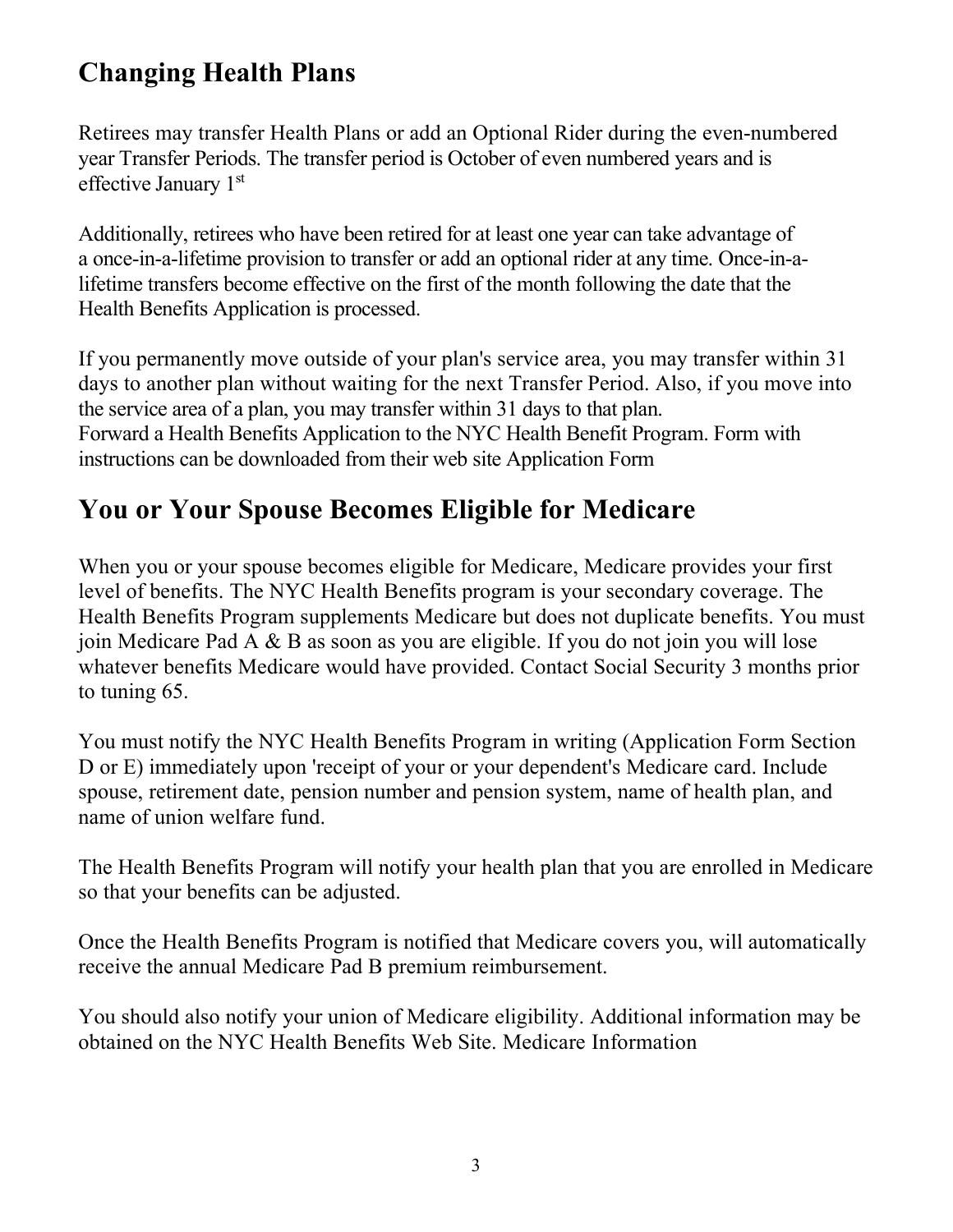| <b>Spouse's Information Upon Death of a Retiree</b>       |                                                                                      |  |
|-----------------------------------------------------------|--------------------------------------------------------------------------------------|--|
|                                                           | Upon the Death of a Retiree call the Notification Desk of the NYC Fire Department at |  |
| $(718)$ 999-2094 and give them the following information; |                                                                                      |  |
| Name of Member:                                           | Address of Member:                                                                   |  |
| Soc Sec #:                                                |                                                                                      |  |
| Pension #:                                                |                                                                                      |  |
| Appointment Date:                                         | Phone $#$ :                                                                          |  |
| <b>Retirement Date:</b>                                   |                                                                                      |  |
| Company Appointed to:                                     | <b>Funeral Home Name:</b>                                                            |  |
| Company Retired From:                                     | Address:                                                                             |  |
|                                                           |                                                                                      |  |
| Rank:                                                     | Phone #:                                                                             |  |
| Faith of Member;                                          | View include Dates & Times:                                                          |  |
| Date of Birth:                                            |                                                                                      |  |
| Date of Death:                                            | Name of Church:                                                                      |  |
|                                                           | Address:                                                                             |  |
| Call Members unit:                                        | Date & time of Service:                                                              |  |
| Phone #:                                                  | Cemetery Name;                                                                       |  |
|                                                           | Address:                                                                             |  |
|                                                           |                                                                                      |  |

A Funeral Escort may be requested only within NYC Limits.

#### **Also Notify:**

FDNY Pension Bureau. (718) 999-2320 A Uniformed Firefighters Association (212) 683-4723 or Uniformed Fire Officers Association (212) 376-8400

#### **Pension Check**

Do not cash or if direct deposit, spend the last pension check. Checks are issued on 1 of month for the current month. You may have to return the **portion** from date of death to end of the month. For example, if death occurs on June  $10<sup>th</sup>$  of the amount for the remaining 20 days will have to be returned.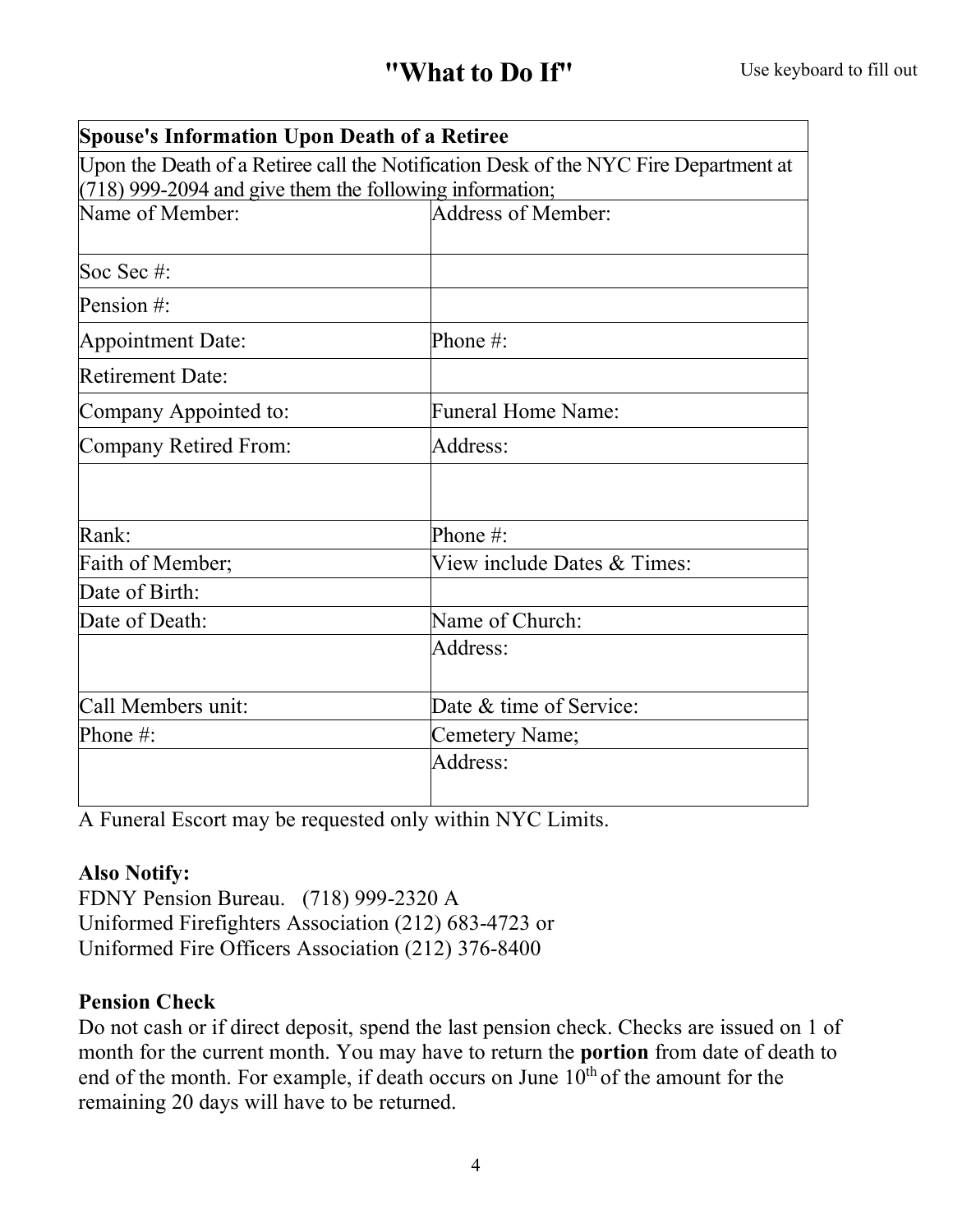## **Reimbursement of Medicare Part B**

**AFFIDAVIT**

To obtain reimbursement for Medicare Part B payments made by a deceased person, and/or reimbursement for enrollment in a Medicare risk plan, if applicable, without court administration.

| Deceased's Social Security #                                                              |  |  |  |  |
|-------------------------------------------------------------------------------------------|--|--|--|--|
|                                                                                           |  |  |  |  |
| State of ________________ and County of _________________, being duly sworn, deposed and  |  |  |  |  |
|                                                                                           |  |  |  |  |
| 1 bear the indicated relationship to the deceased, (deceased's name)                      |  |  |  |  |
| (Put a check mark in the appropriate bracket)                                             |  |  |  |  |
| ( ) Surviving spouse ( ) Brother or Sister                                                |  |  |  |  |
| $($ ) Child, $18+$ years of age $($ ) Parent                                              |  |  |  |  |
| $($ $)$ Other, explain:                                                                   |  |  |  |  |
| Said deceased died on _________(date), at (place) _______________________________         |  |  |  |  |
| (Get from death certificate). More than 30 days have elapsed since said decedent's death. |  |  |  |  |

At the time of deceased's death, he/she was a permanent resident at County of (give full address) \_\_\_\_\_\_\_\_\_\_\_\_\_\_\_\_\_\_\_\_\_\_\_\_\_\_\_\_\_\_\_\_\_\_\_\_\_\_\_\_\_\_\_\_\_\_\_\_\_\_\_\_\_\_\_\_\_

At the time of death, there was due and owing to the estate of deceased, from the City of New York Pursuant to section 12-126 et seq of the New York Administrative Code, a sum of less than \$1,200 which constitutes claimed reimbursement for Medicare Part B premium payments which were paid by the deceased and/or reimbursement for enrollment in a Medicare risk plan, if applicable.

I make this affidavit to obtain said payment in full satisfaction of said indebtedness of the City of New York to the estate of the deceased. The name and address of the person entitled to, and who will receive such money paid as follows: \_\_\_\_\_\_\_\_\_\_\_\_\_\_\_\_\_\_\_

 $\mathcal{L}_\text{max}$  , and the contribution of the contribution of the contribution of the contribution of the contribution of the contribution of the contribution of the contribution of the contribution of the contribution of t

**Mail to: Health Benefits Program 40 Rector Street, 3rd floor New York, NY 10006**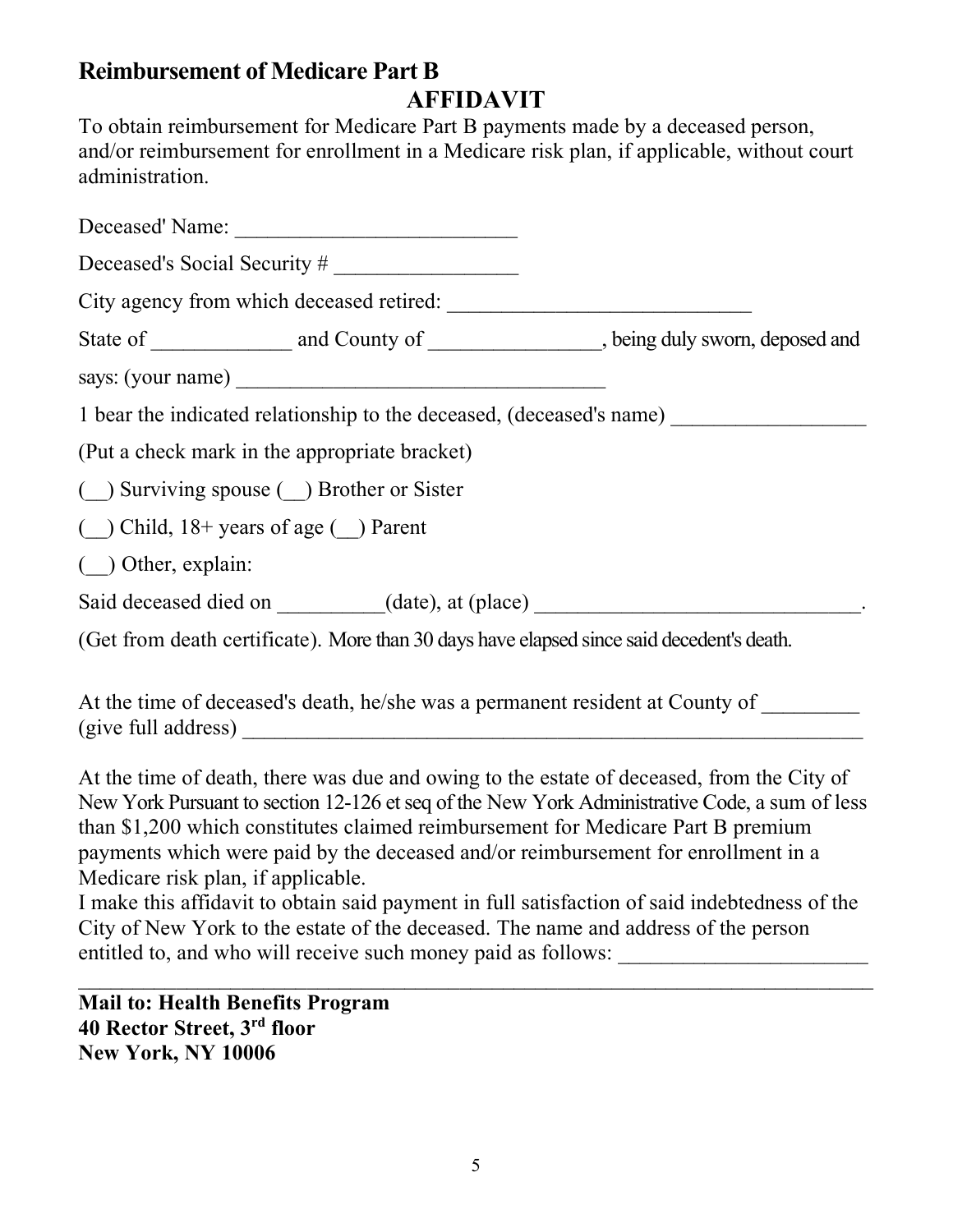## **DEMISE INFORMATION FORA NYC FIREFIGHTER**

There is a required notification (A.S.A.P.) to the **Pension Desk** at (718) 999-2320. Final retirement checks) received after a member's death should be returned to the Pension Fund. The deceased's name will be placed on a Department Order. The different departments should then follow up and mail out the required information. Information on beneficiary life insurance claim forms, medical health insurance, welfare insurance information etc.

- 1. A spouse can apply to permanently retain her Group Health Insurance. Contact the Union. REQUEST HEALTH INSURANCE FOR LIFE, within one year of demise,
- 2. Dependents should also request information on available Welfare Benefits. They, cover. A. Drugs, B. Dental, C. Eye Glasses and D. Hearing Aides.
- 3. If deceased had an Annuity Fund Account, request information from the Union.
- 4. Do not overlook a Part B Reimbursement! If a dependent is on Medicare, he or she will lose her Medicare Part B Reimbursement check. The estate night be entitled to receive a partial reimbursement check. Request information and an *affidavit* from NY Employee Benefits. Call (212) 513-0470 or write to: Health Benefits Program, 40 Rector Street, 3rd. floor, New York, NY 10006
- 5. For surgical assistance contact the Surgical Assistance Fund @ 718-999-1252. They are available on Tuesday and Thursday. Leave a message.
- 6. If the deceased had a NYC Deferred Compensation Plan, notify them of member's death and arrange for disposition of remaining funds. Call (212) 306-7760.

Many wives do not realize that there are two separate unions. The **UFOA** (Fire Officers) - The Family Protection Plan @ **(212) 376-8400,**  225 Broadway, Suite 401, NY, NY, 10007.

- A. The **UFA** (Firefighters) The Security Benefit Fund @ **(212) 683-4723,**  204 East 23 Street, Floor, NY, NY, 10010-4611.
- B. **UFA BENEFITS ELIGIBILITY.** For Widows **and** their eligible **dependents,**  including duly registered **domestic** partners and their eligible dependents. For firefighters and Fire Marshals, who retired on or after January 1, 1971, (July 9, 1993 for Wipers.)? They are currently entitled to a continuation of their coverage for one full year, at no cost to them.

For notification and to request **additional information and** health benefits costs, contact the UFA **or** the UFOA by telephone. **Notification** should be within 31 days of demise to maintain continuity in your Health Insurance coverage and Welfare Benefits.

### **WIDOWS BENEFITS AND OPTIONS:** TO RECEIVE BENEFITS THEY MUST BE REQUESTED! IF YOU DO NOT KNOW ABOUT AN ENTITLEMENT AND DO NOT REQUEST IT, YOU PROBABLY **WILL NOT RECEIVE IT.**

1. A surviving spouse could be entitled to a continuation of health benefits at no cost! If, her spouse was retired for a **Service Incurred Disability** (3/4) **and** dies as a result of that retirement disability. This benefit is provided for eligible UFA and UFOA Members by the City. Apply to the Pension Desk and request information.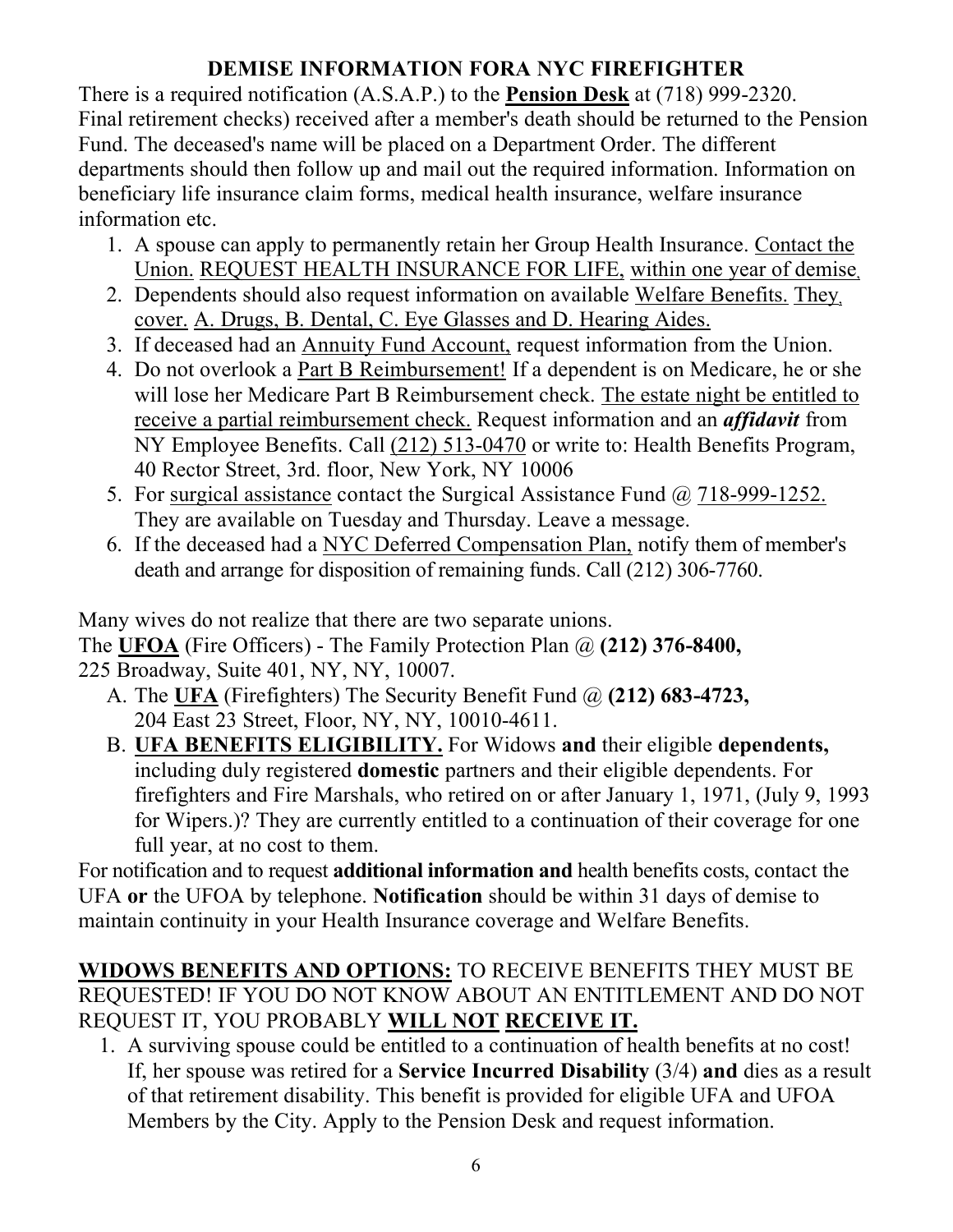2. Health Benefits are a major concern! Many dependents found that purchasing health insurance on an individual basis was difficult and could be very costly. To benefit families of deceased firefighters **and** police, **Chapter** Law **436** was endorsed by retiree organizations and signed by Governor Pataki on **November** 13. 2001. It extends health benefits for *life* beyond the COBRA limit of 3 years. **YOU MUST REQUEST IT.**

# **EXTENDED HEALTH BENEFITS FOR LIFE WITHIN ONE YEAR OF DEMISE!**

The cost is 102 % of the group rate.

3. **Medicare Part B Reimbursement and Partial Part B Reimbursement:** If the spouse or a dependent of a deceased member is on Medicare, they may be eligible for a reimbursement from the previous year and for the current year. The reimbursement check is usually sent out the second week in August for the previous near.

# A **NOTARIZED AFFIDAVIT IS REQUIRED TO RECEIVE A REIMBURSEMENT!**

Call NY Employee Benefits at (212) 513-0470 or (212) 306-7600, between 10 AM and 4 PM, to check eligibility and request an affidavit form for a Medicare Part B Reimbursement. Talk to a representative. Write if necessary. Use Certified Mail with a return receipt requested. The address is: NY Employee Benefits Retirees Section, 3 Floor. 40 Rector St, NY, NY, 10006

- 4. **Social Security:** If the deceased was receiving a check, that Agency should be notified. The undertaker is mandated to do this but the family should follow up to see that it is done. For survivor benefits, call Social Security at 1-800-772-1213. A widow can receive reduced benefits at age 60. A widow can receive benefits at any age, if she is caring for her husband's child, who is under 16 or disabled and entitled to benefits.
- 5. **Deceased Veterans:** The V.A. may **supply** a gravestone, a flag plus \$250.00 for burial and benefits for dependent children. Check with the undertaker and call your local office.
- 6. **State Motor Vehicle Bureau:** Contact your local office for **automobile** ownership transfer.
- 7. **Insurance:** Contact claims department, of all insurance companies, with the Policy Numbers.
- 8. **Catastrophic Insurance: call 1-800-503-9230** for a refund, if the deceased **had a policy.**
- 9. **Organizations:** Notify and inquire **about possible** benefits, if the deceased was **involved** in Business, Religious, Fraternal Organizations as (SCARFIN), Veterans of Foreign Wars, American Legion etc. Some have a death benefit.

REQUIRED INFORMATION THAT YOU WILL NEED FOR BENEFITS:

- 1. Death Certificate Order extra copies from the undertaker, or the Department of Health.
- 2. A Funeral Bill